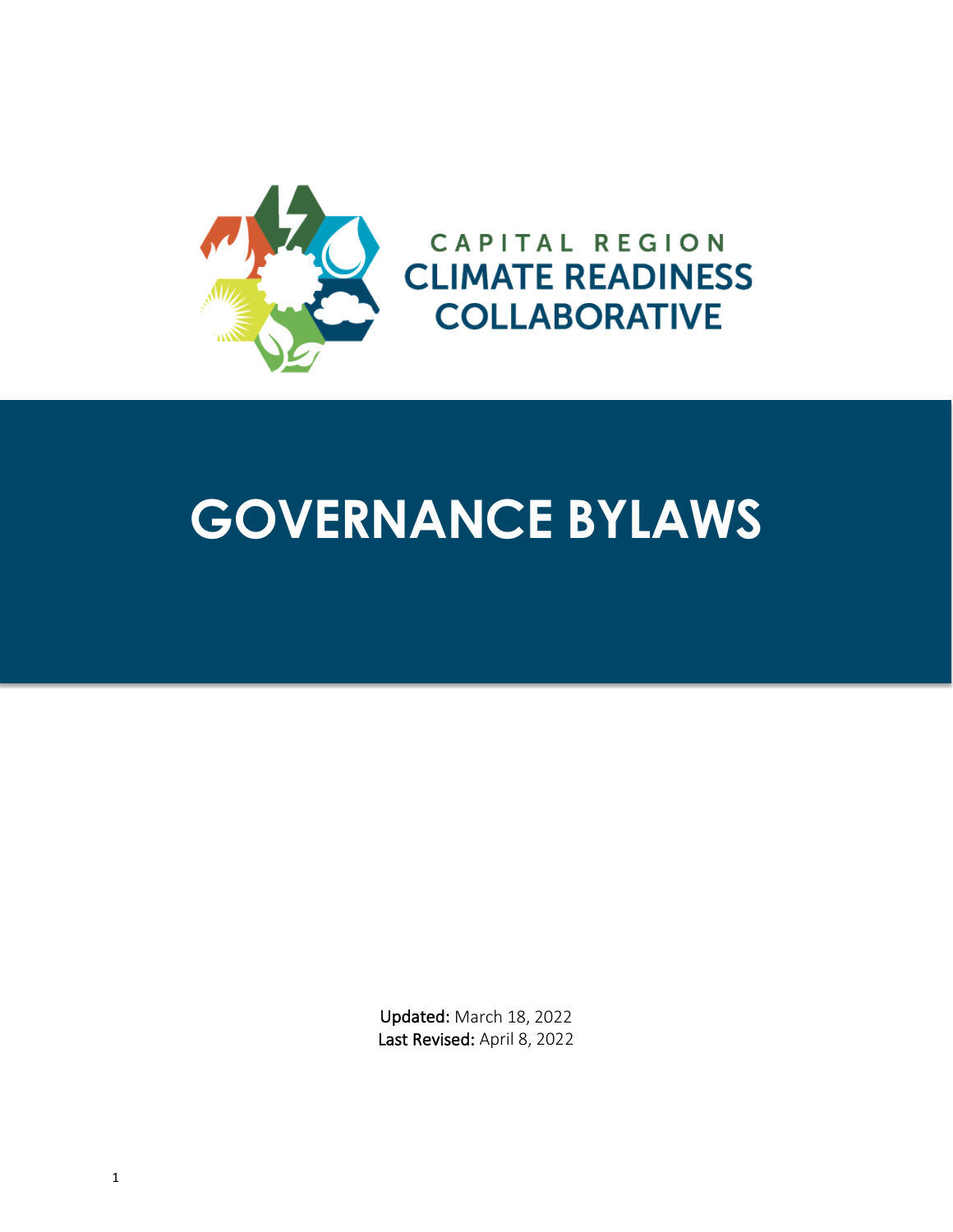# **TABLE OF CONTENTS**

| <b>PREAMBLE</b>                                               | $\overline{3}$ |
|---------------------------------------------------------------|----------------|
| <b>ARTICLE I: PURPOSE</b>                                     | 4              |
| <b>ARTICLE II: FORMATION &amp; STRUCTURE</b>                  | 4              |
| <b>ARTICLE III: OBJECTIVES &amp; GUIDING PRINCIPLES</b>       | 5              |
| <b>ARTICLE IV: MEMBERSHIP</b>                                 | $\overline{7}$ |
| <b>ARTICLE V: DUES &amp; CONTRIBUTIONS</b>                    | 8              |
| <b>ARTICLE VI: ORGANIZATIONAL STRUCTURE</b>                   | 10             |
| <b>ARTICLE VII: FINANCIAL &amp; ADMINISTRATIVE PROVISIONS</b> | 16             |
| <b>CERTIFICATION</b>                                          | 19             |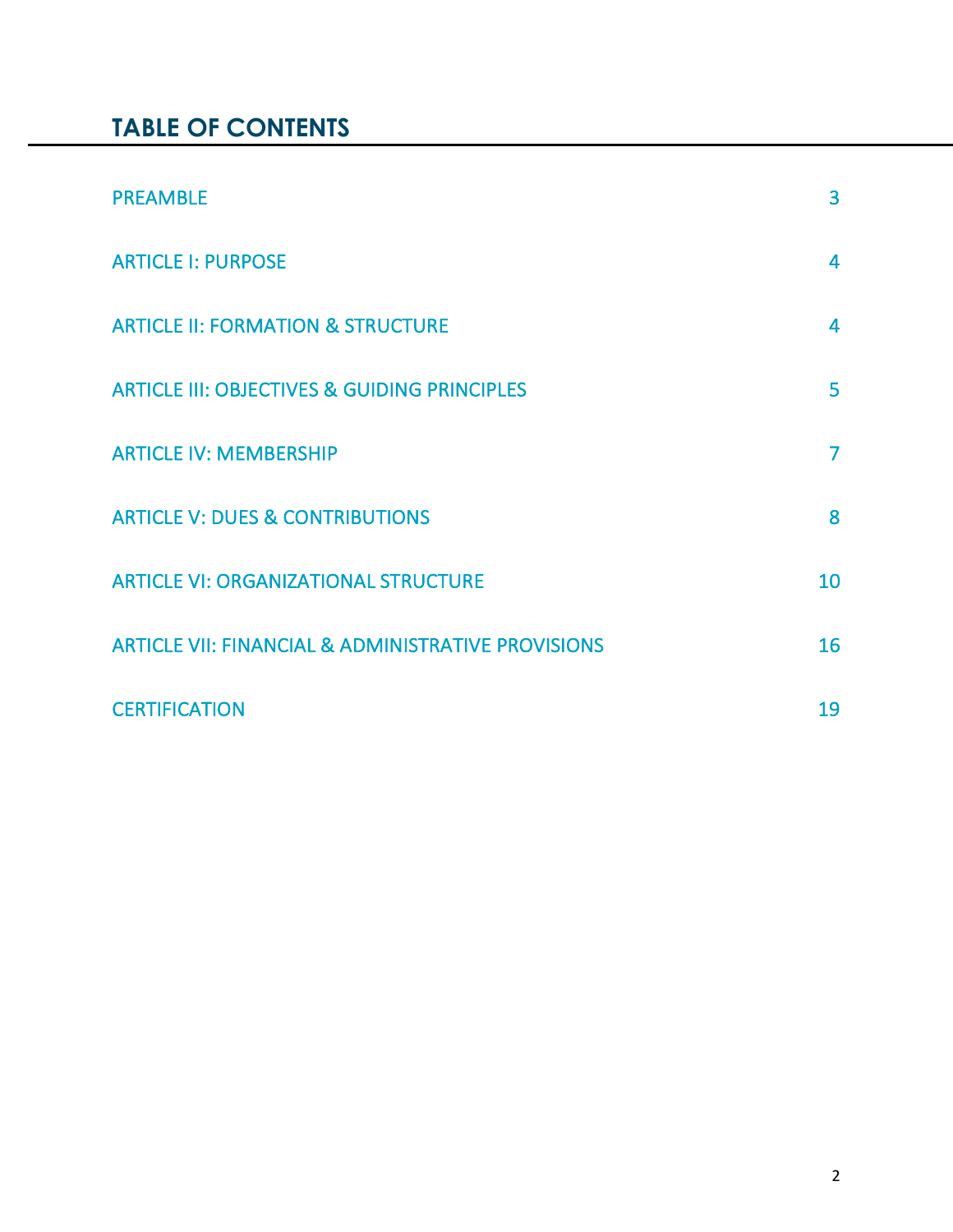## **PREAMBLE**

Located at the confluence of the American and Sacramento rivers, between the Sacramento-San Joaquin Delta and the Sierra Nevada foothills, the Capital Region $<sup>1</sup>$  faces a unique set of challenges from the</sup> impacts of climate change. The region is home to a rich history and vibrant communities, acres of prime farmland worth \$1.66 billion in direct output, innovative businesses, the state capital, and cultural and educational institutions – all of which must be safeguarded against climate risks ranging from flood to fire to economic and infrastructural damage. Fortunately, the region can build on the strength of its assets and resources to develop a dynamic adaptation strategy that will protect all its stakeholders, explore new economic opportunities, and build more resilient communities.

While local and regional entities are actively working to reduce greenhouse gas emissions and minimize the degree of climate change, we must simultaneously plan for and invest in a more resilient future. In the Capital Region, the effects of climate change in the next few decades will likely include:

• Increased Flood Risk

 $\overline{a}$ 

- Reduced Water Supply
- Increased Extreme Heat Days and Heat Waves
- Increased Frequency and Severity of Wildfires
- Increased Public Health Impacts
- Disruption of Critical Infrastructure
- Endangered Natural Systems and Biodiversity
- Greater Risk to Agriculture and Our Economy

Many local and regional organizations are already responding to these key vulnerabilities and preparing for the changing climate, but much more needs to be done. By developing and implementing a set of comprehensive adaptation strategies, the region can increase its resilience, protect its unique resources and assets, strengthen its economy, leverage new opportunities, protect frontline and underserved communities, and ensure a healthy and prosperous future.

Because climate impacts recognize no boundaries, preparing for these challenges will require an unprecedented level of collaboration and engagement by stakeholders from every segment of our community. Cooperation and collaboration can bring about innovation, advance comprehensive solutions, and ensure that the region maximizes opportunities for reducing risk and minimizing costs. Working together will also allow the region to seek and respond to funding opportunities that support regional implementation and research needs.

However, in our region, there are currently few structured opportunities for collaboration between organizations to exchange information and leverage resources to become more resilient to regional, as well as global, impacts.

 $1$  The geographic scope of the Capital Region Climate Readiness Collaborative (CRCRC) includes, but is not limited to El Dorado, Placer, Sacramento, Sutter, Yolo and Yuba Counties.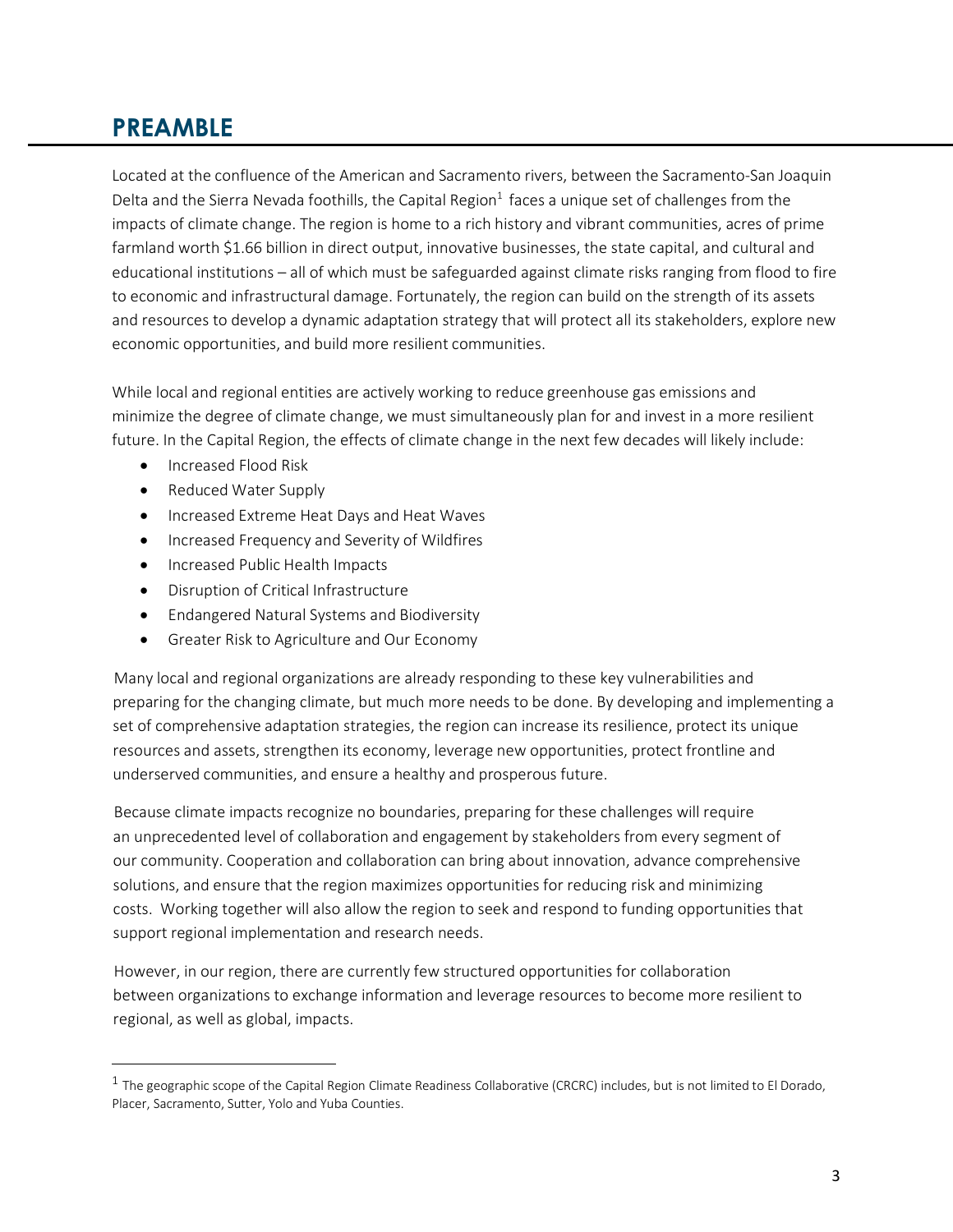The Capital Region Climate Readiness Collaborative (CRCRC) aims to fill this gap. We seek to provide a forum for both local and regional organizations that are already tackling resilience activities as well as new partners who seek to become more engaged in this effort.<sup>2</sup> Through greater coordination and collaboration, the Capital Region can adapt to known and predicted climate impacts, and at the same time create stronger, more sustainable, and more economically viable communities.

This document is designed to allow CRCRC and its members to maintain the necessary structure to support the objectives identified below. This document also provides information for how CRCRC members will work together and manage the strategic direction of the CRCRC. It covers the areas of membership, dues and contributions, organizational structure, and administrative and financial provisions. The guiding principles are subject to future refinement or changes as CRCRC members may find necessary or advisable. Any changes to this require a majority vote of approval by the Steering Committee.

# **ARTICLE I** PURPOSE

The Capital Region Climate Readiness Collaborative (CRCRC) is a network designed to promote greater resilience through coordination at the regional and local level across the six-county Capital Region (El Dorado, Placer, Sacramento, Sutter, Yolo, and Yuba Counties). The purpose of this collaborative is to help leaders from government, business, agriculture, academia, labor, and community groups come together – within and across market and jurisdictional boundaries - to share information and best practices, leverage efforts and resources, avoid duplication, identify critical regional needs, and develop funding strategies to meet those needs.

 $\overline{a}$ 

# **ARTICLE II FORMATION & STRUCTURE**

The CRCRC is not about regional governance; instead, it works as a cooperative network to benefit its member organizations. For ease of formation and administration, and to maintain flexibility, the CRCRC is structured as an unincorporated membership association. Member entities include organizations involved in a wide variety of areas, including policy and decision-making related to climate change; influencing local and regional responses to climate change; and other related topics, such as, but not limited to, transportation, public health, environmental justice, workforce development, and education.

CRCRC is also a member of the Alliance of Regional Collaboratives for Climate Adaptation (ARCCA). ARCCA is composed of collaborative networks from across California that strive to build regional resilience to climate impacts and actively works to advance important adaptation principles by engaging in state policy development, facilitating dialogue between key decision-makers and stakeholders, and creating valuable tools and resources. Members of CRCRC are entitled to ARCCA member benefits in addition to the ones they receive through CRCRC.

<sup>&</sup>lt;sup>2</sup> The CRCRC is comprised of multiple co-equal partners and does not fall under the jurisdiction of any one governmental entity.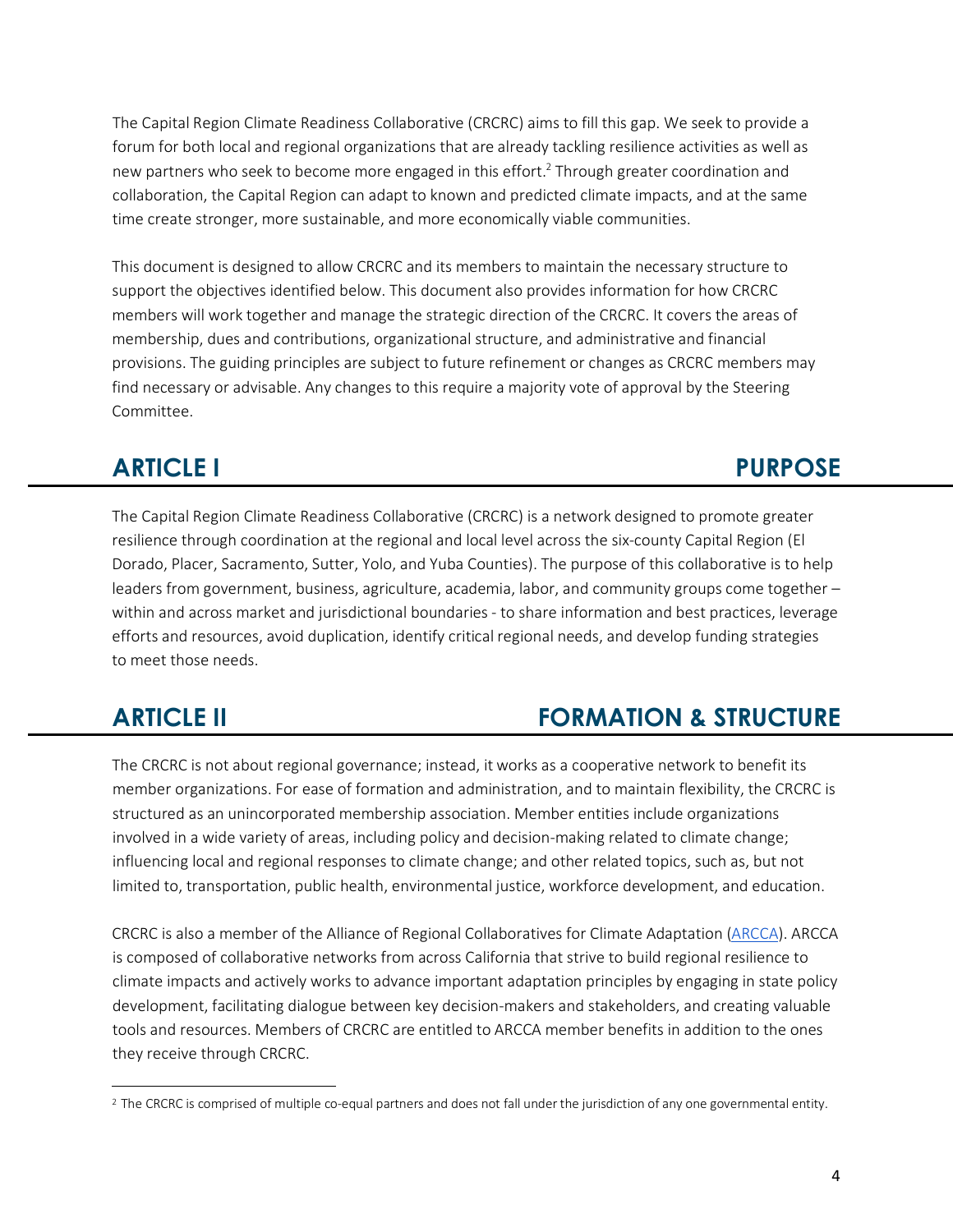CivicWell (formerly the Local Government Commission), a  $501(c)(3)$  corporation established in 1983, is a nonprofit supporting sustainable policies and the community leaders who implement them. CivicWell is committed to building a sustainable, healthy, equitable, prosperous, and resilient future for every community by inspiring, equipping, connecting, and cultivating leadership for local innovation and community change.

# **ARTICLE III OBJECTIVES & GUIDING PRINCIPLES**

### **SECTION 1: CRCRC OBJECTIVES**

The CRCRC's objectives are as follows:

- Develop a common understanding of regional climate vulnerabilities and current strategies to address climate impacts.
- Identify regional priorities, planning efforts, strategies, and information and research needs.
- Provide a forum for local and regional organizations interested in conducting resiliency efforts.
- Increase regional support and collaboration, leverage resources and opportunities, and avoid duplication of existing efforts.
- Increase the region's ability to identify and obtain resources to support regional priorities, strategies, and information needs while supporting on-the-ground, community, and neighborhood implementation.
- Provide a stronger voice for the Capital region, and its local entities, at the state and federal level to influence climate policy, regulatory, and funding decisions.
- Share information and best practices about addressing climate change, adaptation, and mitigation within the Capital region, as well as across the state and nation.

### **SECTION 2: GUIDING PRINCIPLES**

As a member of ARCCA, CRCRC endorses and upholds ARCCA's Guiding Principles. ARCCA's *Guiding Principles* were updated in 2021 to guide efforts towards the realization of an equitable and resilient future for all Californians and outline a holistic approach to balancing social, environmental, and economic needs to advancing climate adaptation solutions.

ARCCA's *Guiding Principles* are as follows:

### 1. Consider the Equity, Health, and Safety of All Californians

Adaptation is fundamentally about protecting people, especially those who are and will be disproportionately impacted by climate change. Actions to reduce risk and build resilience must prioritize the health, safety, and wellbeing of California's most vulnerable communities. These include historically marginalized communities that experience the first and worst consequences of climate change and other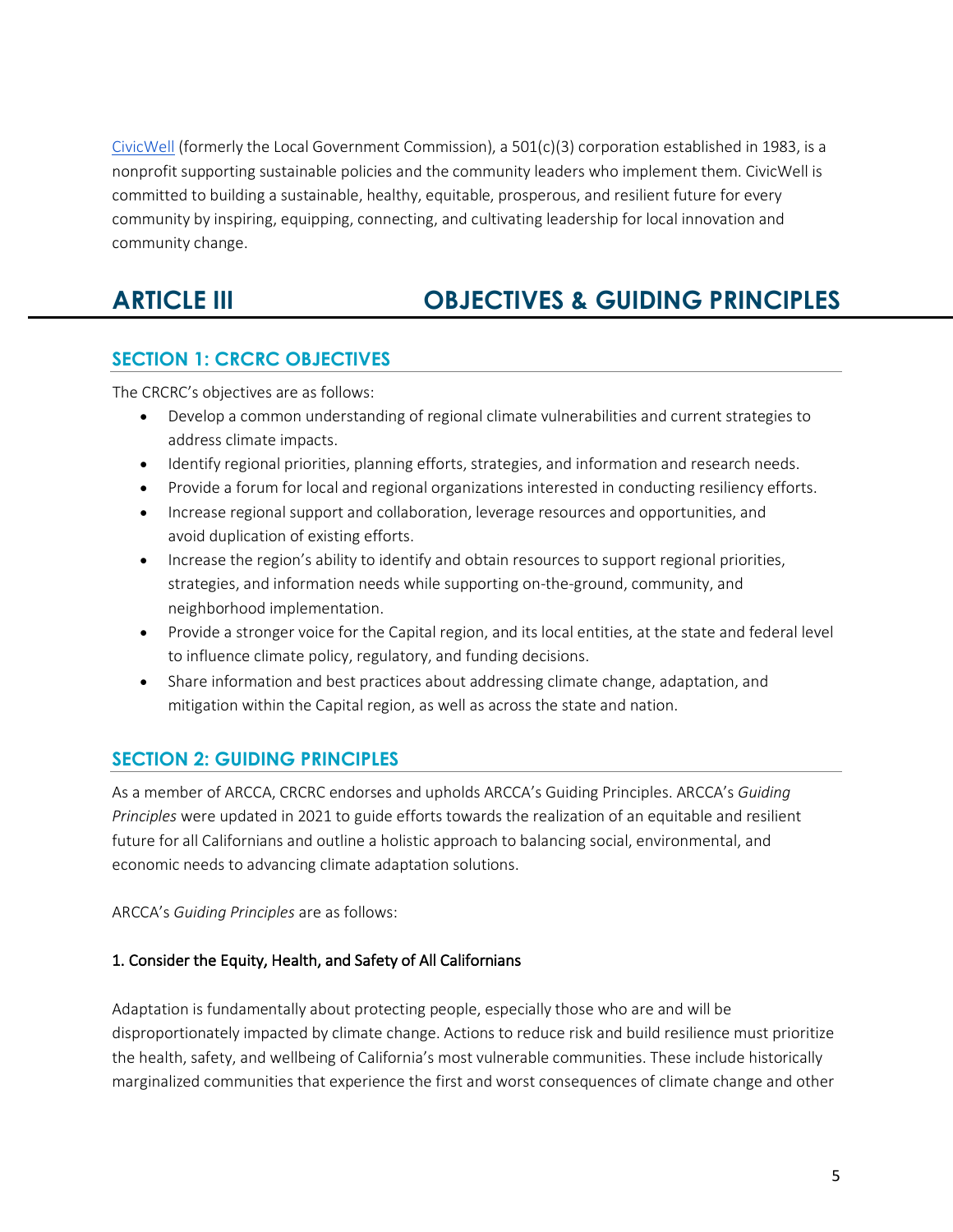injustices, particularly Black, Indigenous and People of Color (BIPOC) communities and other marginalized communities that have shouldered the largest health burdens and face the greatest economic barriers.

ARCCA seeks to support local and regional efforts to build resilience by understanding the perspectives and needs of our diverse member communities throughout the state and co-creating solutions that simultaneously promote environmental justice, economic stability, and long-term resilience.

### 2. Focus on the Regional Level

Communities have a self-defined regional identity created by shared geography and mutual reliance on resources. The landscape-level impacts of climate change also demand regional collaboration to best leverage limited resources, avoid maladaptive practices, and advance impactful solutions. By collaborating at the regional scale, communities are more likely to be successful in building meaningful climate resilience, particularly by amplifying marginalized voices, prioritizing frontline communities, and aligning policies, plans, and programs.

For these reasons, ARCCA prioritizes collaboration on adaptation within and across regions, focuses efforts where there is common ground, and supports all regions, whether members, non-members, or future members, as a statewide resource.

### 3. Empower Collaboration Across All Sectors and Levels of Leadership

In order to accelerate durable and effective solutions, build capacity for local and regional action, overcome barriers to success, and elevate the needs of those most impacted by climate change, we must establish and expand alliances, collaboratives, networks and community partnerships across the state. These collaborative efforts should include public, private, nonprofit, and community-based partners working across sectors to deliver comprehensive adaptation solutions.

ARCCA works to bring together stakeholders across all levels of leadership, geographies, sectors, and communities to foster knowledge exchange, build collective capacity for implementation, and facilitate collaborative efforts that advance regional adaptation efforts. To support this, ARCCA provides platforms for information sharing and mutual learning, coordinates adaptation policy engagement, organizes statewide convenings, and serves as a liaison between regions and the State.

### 4. Prioritize Forward-Looking Adaptation Projects

Adaptation strategies should be comprehensive, provide multiple benefits and be incorporated into existing plans, policies and decision-making processes. Strategies must, first and foremost, be equitably devised and implemented, centering the leadership and address the unequal burden faced by frontline communities; they should not only consider the inequities of the past and present, but those that might emerge in the future as the impacts of climate change worsen. Effective strategies will also incorporate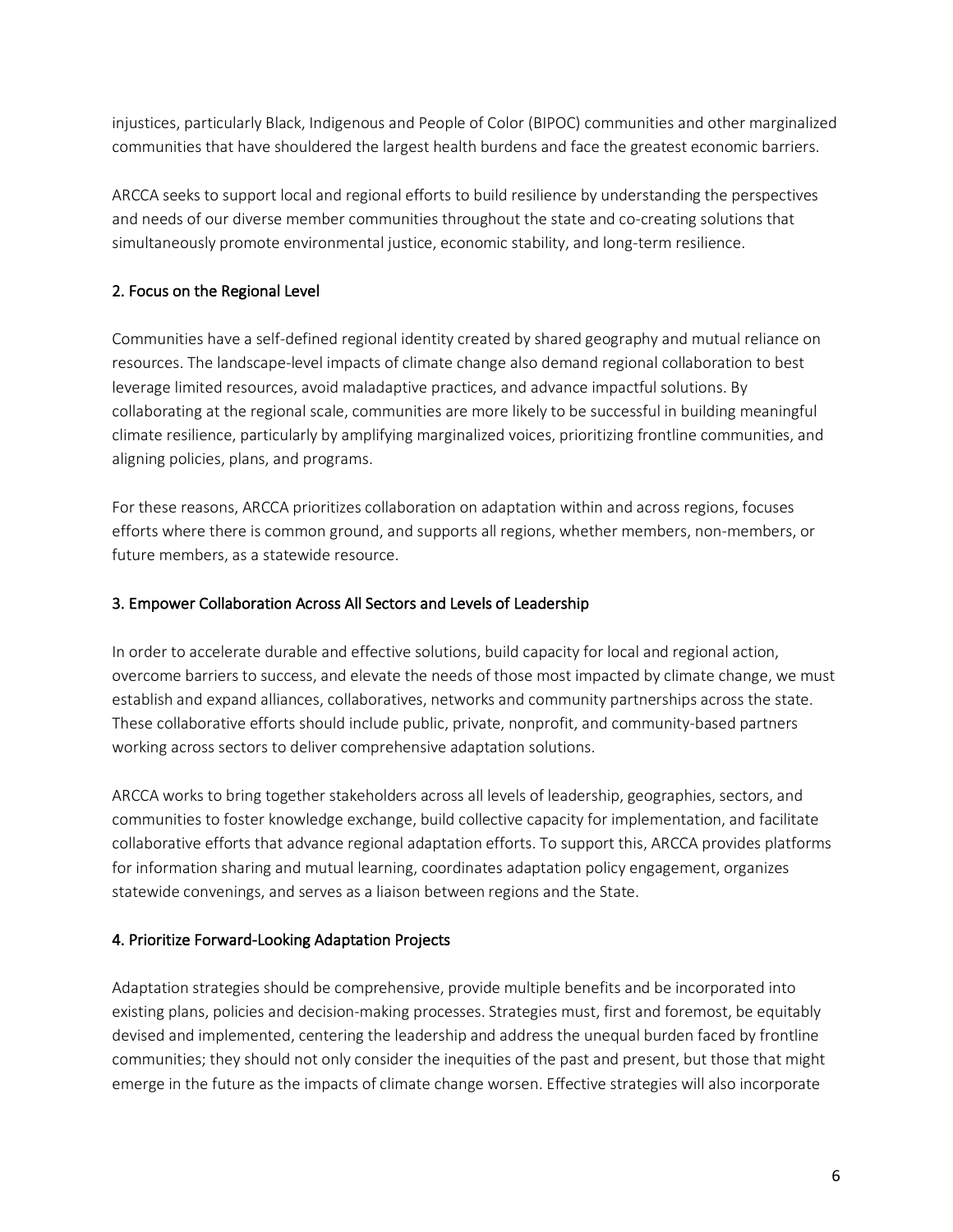best-available science, adaptive management techniques, regular monitoring and evaluation, and efforts to build long-term capacity. In order to maintain the valuable ecosystem services that communities rely upon, nature-based strategies should also be prioritized.

ARCCA elevates equitable and forward-looking adaptation frameworks, strategies, and practices among its membership and to State leadership. ARCCA will remain responsive to the needs of its members and California's diverse communities in order to bring attention to important considerations that have been overlooked, uplift promising local and regional solutions, and amplify marginalized voices in state policy engagement.

# **ARTICLE IV MEMBERSHIP**

### **SECTION 1: ELIGIBILITY**

Organizations interested in joining the CRCRC can submit a membership application for consideration by the CRCRC Steering Committee. If the application is approved, and upon paying annual dues or agreeing to in-kind services in the amounts described in Article V, the applying organization shall be admitted as a member. Admittance to the CRCRC may take place throughout the year.

### **SECTION 2: CLASSES**

CRCRC membership falls within six classes:

- Foundational Members: Organizations that founded CRCRC and helped establish the vision, mission, and operating procedures of the collaborative.
- Private Agencies and Special Districts: Any organization not classified as public or public agency that serves a specialized role in a pre-set region (i.e. Air Pollution Control, Sanitation, School Board, etc.)
- Local and Regional Agencies: Government entities serving either the local and/or county population.
- State Agencies: Government entities representing the State of California.
- Non-Profit Organizations and Universities: Tax-exempt community-based organizations or public education systems.
- Channel Partners: Agencies, organizations, and professional associations and networks interested in collaborating with the CRCRC but unable to engage fully as a member.

### **SECTION 3: MEMBER REPRESENTATION**

Upon becoming a member, each entity shall designate both a primary and secondary representative for the purpose of receiving notices from the CRCRC.

### **SECTION 4: TRANSFER OF MEMBERSHIP**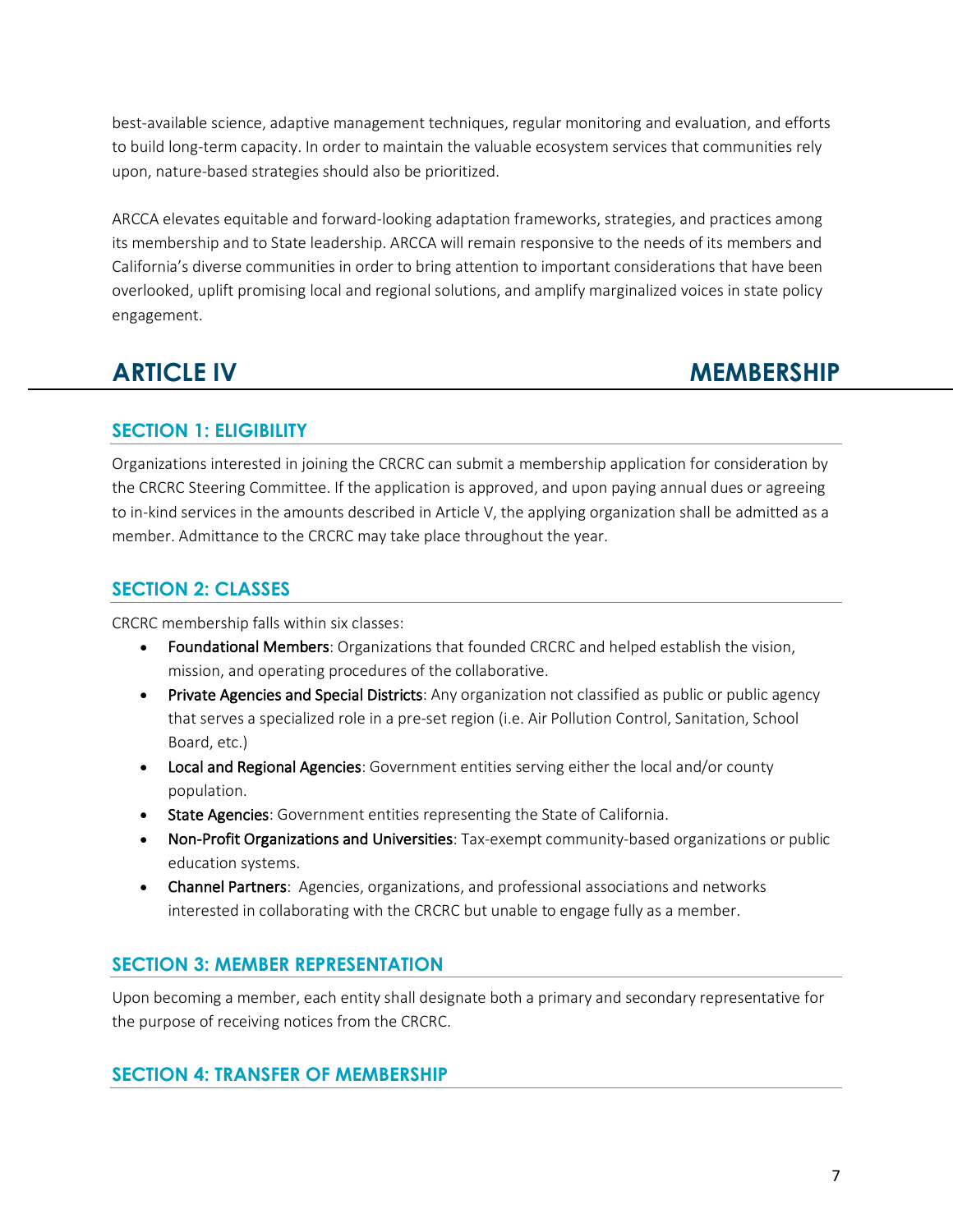Any current paid-up membership in the CRCRC may be transferred to another department, division, or office of the same member entity.

### **SECTION 5: TERMINATION OF MEMBERSHIP**

Membership shall be revoked if dues are not paid within six months of when the annual invoice is sent. Membership in the CRCRC may also be terminated for any action by a member that is detrimental to the best interests of the CRCRC, to be determined by the Steering Committee, or for a continuing failure to support CRCRC purposes or principles following notification of such failure and a reasonable opportunity to make corrections. If such termination is contemplated, not later than ten (10) days before any Steering Committee meeting at which termination will be considered, the Steering Committee shall notify the member in writing of the reasons for the proposed action, and the time and place of the meeting. At the meeting, the member shall be entitled to speak in its defense. Termination shall require the affirmative vote of a majority of the Steering Committee.

### **SECTION 6: LIMITATION OF MEMBERSHIP**

The Steering Committee, by affirmative vote of a majority of its members, may deny membership in the CRCRC if the Steering Committee reasonably believes that a prospective member has interests that are inconsistent with or adverse to CRCRC's interests, or that the interests of the CRCRC or its members could be compromised by such membership.

# **ARTICLE V DUES & CONTRIBUTIONS**

### **SECTION 1: DUES**

Membership dues shall be posted publicly, on the CRCRC website, payable upon enrollment, and invoiced annually thereafter at the start of the quarter that includes the anniversary of enrollment, to CivicWell.

The dues reflect the standard amounts to be paid by each organization. The dues paid can be changed by the Steering Committee, including the reduction of dues or substitution of in-kind services in lieu of annual dues.

### **SECTION 2: MODIFIED DUES FOR NON-PROFIT ORGANIZATIONS**

If a non-profit organization determines that it is not able to utilize the current CRCRC non-profit dues structure, the Steering Committee requests that the organization consider the following modified membership structure for non-profit organizations. Non-profit organizations that choose to utilize the modified structure will pay the dues set forth below and choose at least two in-kind services from the list of options.

### Modified Dues Structure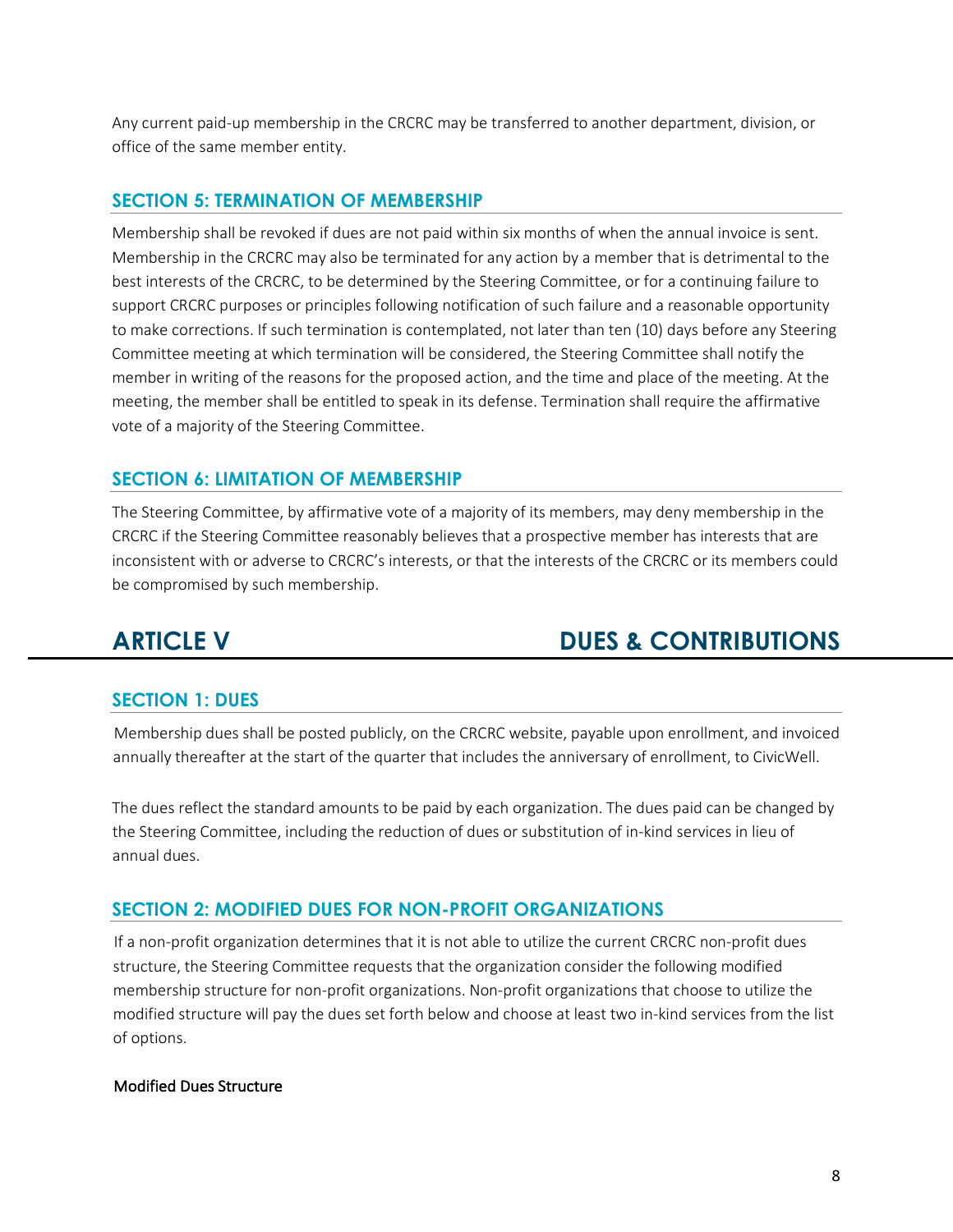- 1-25 employees: \$125
- 26-49 employees: \$250
- 50+ employees: \$500

### In-Kind Services

In addition to the modified dues listed above, the non-profit organization is encouraged to choose at least two of the following in-kind services. The total time commitment should be between 12 and 20 hours per year, depending on the tasks selected.

- 1. *Outreach and Communication* Share information and resources on CRCRC and climate resilience with your community of members, contacts, etc. This may include sharing information about upcoming events, resources, climate adaptation and resilience, or funding opportunities. It should also include incorporating information about CRCRC on the organization's website and including a link to the CRCRC website. (4-5 hrs/yr)
- 2. *Enhance Regional Membership and Relationships* Engage at least 3 non-member stakeholders through additional meetings and outreach activities, annually. (3-5 hrs/yr)
- 3. *Project Support* Work with CRCRC staff to provide staff support for at least one specific CRCRC project, annually. (10+ hrs/yr)
- 4. *Project Identification and Implementation Support* Work with CRCRC staff to identify potential projects that CRCRC could support or identify investments to support such a project. (5-10 hrs/yr)
- 5. *Quarterly Meeting Support* Work with CRCRC staff to organize and host at least one quarterly meeting, annually. (2-5 hrs/yr)
- 6. *Organizational Development Support* Work with CRCRC staff and the Steering Committee to identify and develop funding proposals for CRCRC. (5-10 hrs/yr)
- 7. *Ad-Hoc Committee and Working Group Support* Work with CRCRC staff to facilitate an ad-hoc committee or working group. (12-18 hrs/yr)
- 8. *Other* The CRCRC Steering Committee and staff are also willing to consider other in-kind service support that the non-profit organization may be able to provide.

The CRCRC also requests of each NGO that takes advantage of this modified structure to:

- Designate a point of contact that will work with the CRCRC staff to complete the in-kind services.
- Allow the CRCRC to add the organization's Board of Directors to the CRCRC listserv.
- Track in-kind service hours to meet annual requirements.

### **SECTION 3: CHANNEL PARTNER STRUCTURE**

The Channel Partner structure is created for agencies, organizations, and professional associations and networks interested in collaborating with the CRCRC to work toward our shared goals for the region, but are unable to join as a member due to budget constraints, conflicting governance policies, insufficient capacity or resources to satisfy the expectations of membership, or for any other reason deemed appropriate by the Steering Committee. Preference for Channel Partners will be given to those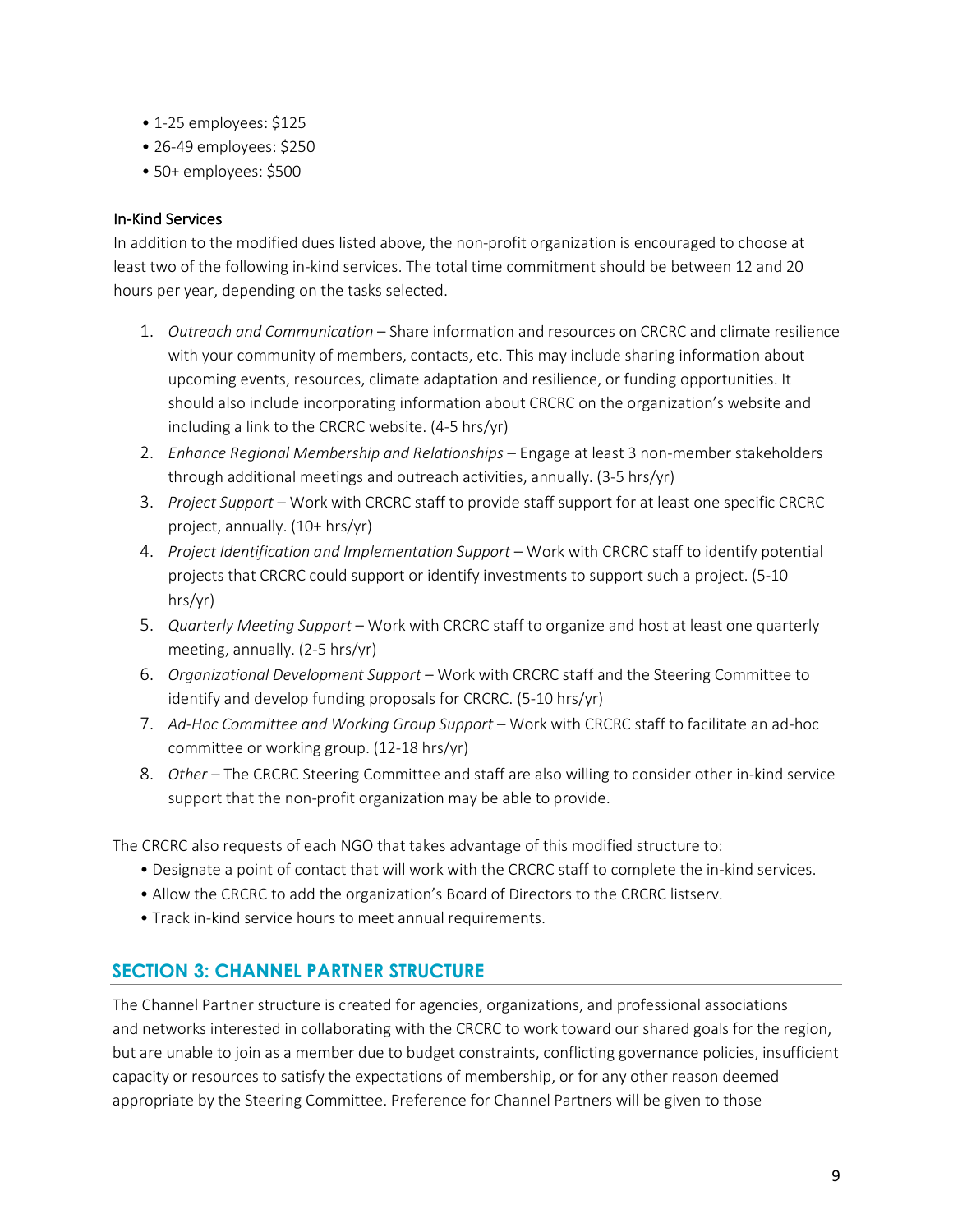organizations focused on environmental justice and/or those whose work centers on supporting frontline and underserved communities.

Channel Partners will engage in key CRCRC activities and serve as an outreach and communication conduit between the CRCRC and the Channel Partner organization's community of members and contacts.

Channel Partners are not able to participate in the CRCRC as a full member and cannot provide input on any letters of support that the CRCRC submits or be eligible to serve on the Steering and Executive Committees.

### **SECTION 4: ADDITIONAL MEMBER CONTRIBUTIONS**

The CRCRC recognizes that from time to time individual member entities or combinations of entities may wish to assign greater resources to some issues and activities than the majority of voting members might choose to allocate from general dues payments earmarked for core activities. In such cases, sub-groups of interested members may make supplemental contributions dedicated specifically to addressing those issues or pursuing those activities as directed by sub-group members. CivicWell shall account for receipts and disbursements from such funds, and shall periodically report these to the Steering Committee and to the member entities contributing to those funds.

### **SECTION 5: DUES & CONTRIBUTIONS NOT REFUNDABLE**

In order to permit the Steering Committee to plan for and oversee the implementation of CRCRC activities in an orderly, stable, and predictable manner, member dues and contributions are not refundable.

# **ARTICLE VI ORGANIZATIONAL STRUCTURE**

### **SECTION 1: STEERING COMMITTEE**

The affairs of the CRCRC shall be managed by the Steering Committee. The Steering Committee provides strategic direction and general oversight of the CRCRC.

As the main management body of the CRCRC, the Steering Committee will weigh-in on the strategic direction of the collaborative and approve, on an annual basis, CRCRC's scope of work and budget. The Steering Committee will also approve the following:

- Membership applications to the CRCRC;
- Steering and Executive Committee members and guests;
- The position and responsibilities of the CRCRC Chair;
- The size, term-limit, and function of the Executive and Steering Committees;
- Structure and content of Webinars, Workshops, and Member Forums;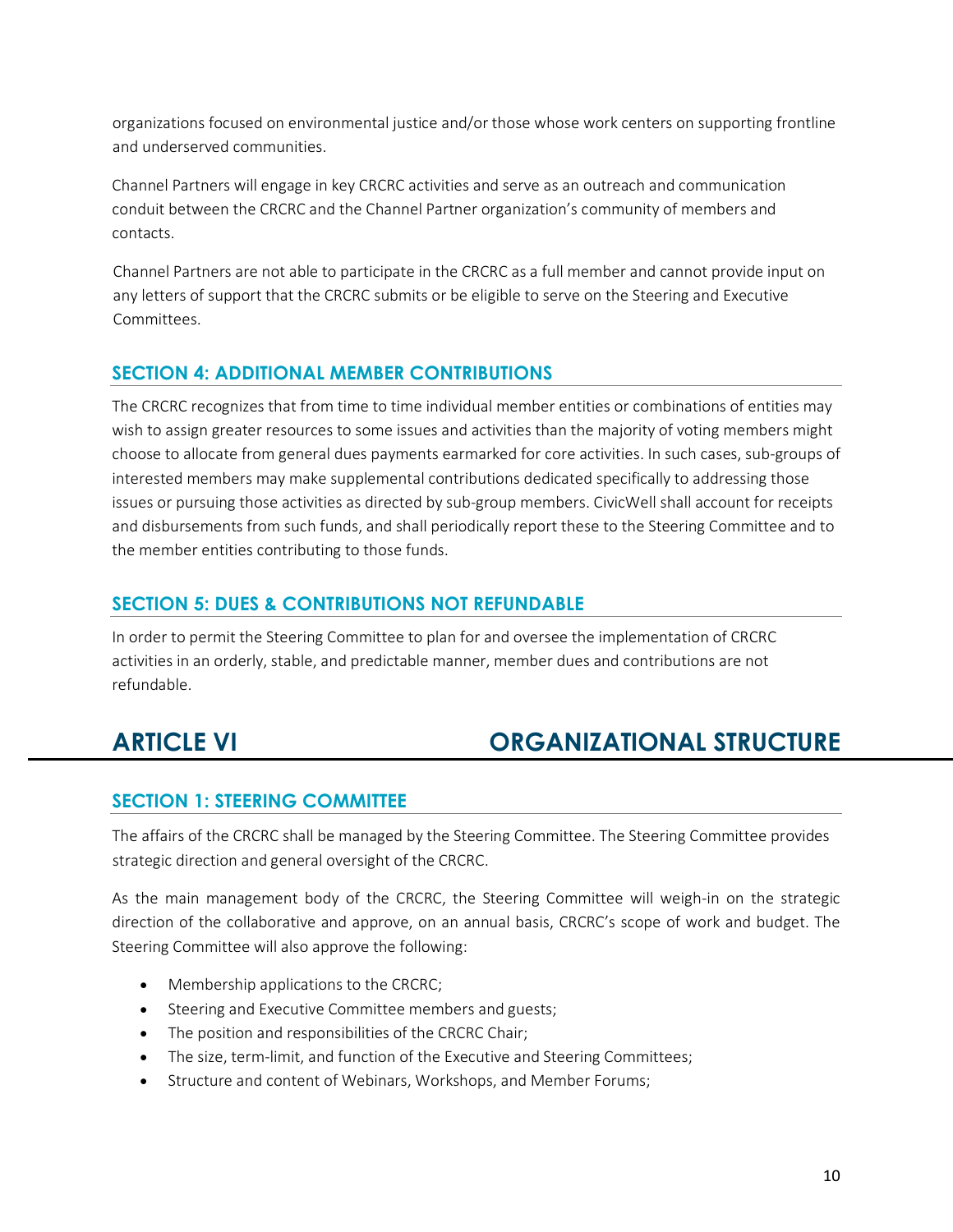- Changes to the CRCRC budget, including potential funding opportunities or fee-for-service activities;
- Focus and scope of CRCRC research initiatives;
- Grant applications developed on behalf of the CRCRC;
- The establishment of advisory and ad hoc committees, including working groups;
- Modifications, edits, or updates to CRCRC governance (this document).

As such, the Steering Committee shall have the following responsibilities:

- Ensure that the CRCRC's purpose and objectives are observed;
- Support the implementation of the CRCRC's scope of work and annual priorities;
- Provide members with critical information related to their respective agencies' participation in CRCRC activities;
- Support member recruitment, onboarding, and engagement efforts;
- Promote the work of the CRCRC to key stakeholders.

The Steering Committee may perform additional functions as identified throughout the course of the year. The Steering Committee may also have the CivicWell staff accomplish any of the above-mentioned activities.

### **SECTION 2: STEERING COMMITTEE NUMBER AND TERM**

The Steering Committee will be no larger than 20 members. Each member of the Steering Committee shall hold his/her/their seat for the term of two years, with the option for re-election. Elections to the Steering Committee shall take place annually.

To become a Steering Committee Member, organizations should be a member of CRCRC for at least one year and have paid their most recent dues. Elections shall take place annually, in an electronic format, during the month of January. CRCRC members are encouraged to nominate themselves for election and can also recommend other members. New Steering Committee Members will join during the February Steering Committee Meeting after they receive a majority vote of approval from the existing Steering Committee. The Steering Committee may agree, by majority vote of the Committee, to hold a mid-year election for vacancies or other special situations.

When selecting new Steering Committee members, care will be paid to maintain geographic and organizational representation from Members throughout the greater Sacramento Region and strive to include at least one organization from each of the following agency types and sectors if possible depending on CRCRC's membership composition:

- Councils of Government
- Municipalities
- Special Districts, Regulatory Agencies and Service Providers (includes: air, transportation, water, flood, etc.)
- Education (school districts, colleges and universities)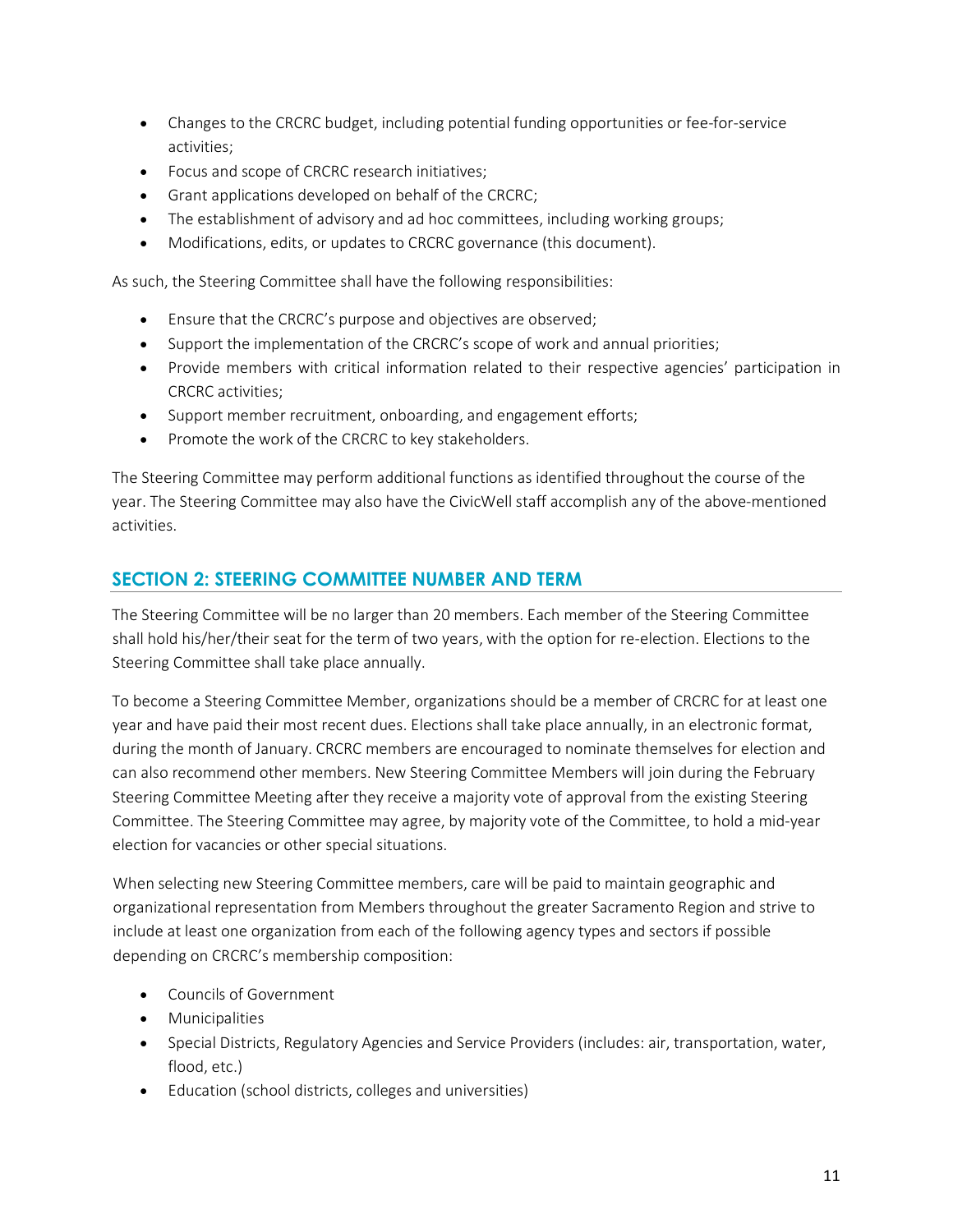- Utilities
- Non-profit Organizations
- Business, Labor and Agriculture
- Professional Organizations

In general, the Steering Committee will prioritize individuals from organizations whose business responsibilities do not pose conflicts of interest to directing and guiding the activities of the CRCRC and whose work most clearly aligns with the purpose and function of the collaborative.

Each member of the Steering Committee shall designate an alternate to serve as that member's voice and vote on the Steering Committee in case of absences. Both the primary and alternate representative will be added to the Steering Committee listserv but it is primarily the responsibility of the member and their alternate to keep each other informed on committee business. Alternates may participate in Steering Committee Meetings, but if the main representative is also present, they will not be able to vote on any CRCRC matters.

### **SECTION 3: OFFICERS**

The Steering Committee may elect such officers, including but not limited to a Chair, Vice-Chair, Treasurer, Secretary, and Immediate Past Chair and may confer such powers and duties as the Steering Committee Considers necessary or convenient. Officers shall serve a term of two years, with the option for re-election. The Steering Committee, by majority vote, will elect its Chair and additional officers, if needed, at the start of each year. All members who have served at least two years on the CRCRC Steering Committee are eligible to run for CRCRC Chair.

The following identifies the specific roles and responsibilities for each Officer:

### Chair

- Provides leadership and direction to the CRCRC, including feedback and guidance with strategic planning and annual priorities;
- Represents CRCRC at ARCCA Board meetings and events;
- Ensures that the Committee fulfills its responsibilities for the governance and success of the organization and achieves its goals. This includes ensuring that the Steering Committee functions properly and that the organization is managed effectively;
- Reviews and approve comment letters submitted on behalf of the CRCRC and its membership;
- Optimizes the relationship between the Committee, general membership, and any paid employees;
- Serves as the spokesperson for the organization and works to maintain key relationships within CRCRC and throughout the Capitol Region.

### Vice Chair

• Assists the Chair with fulfilling their responsibilities for the governance and success of the CRCRC;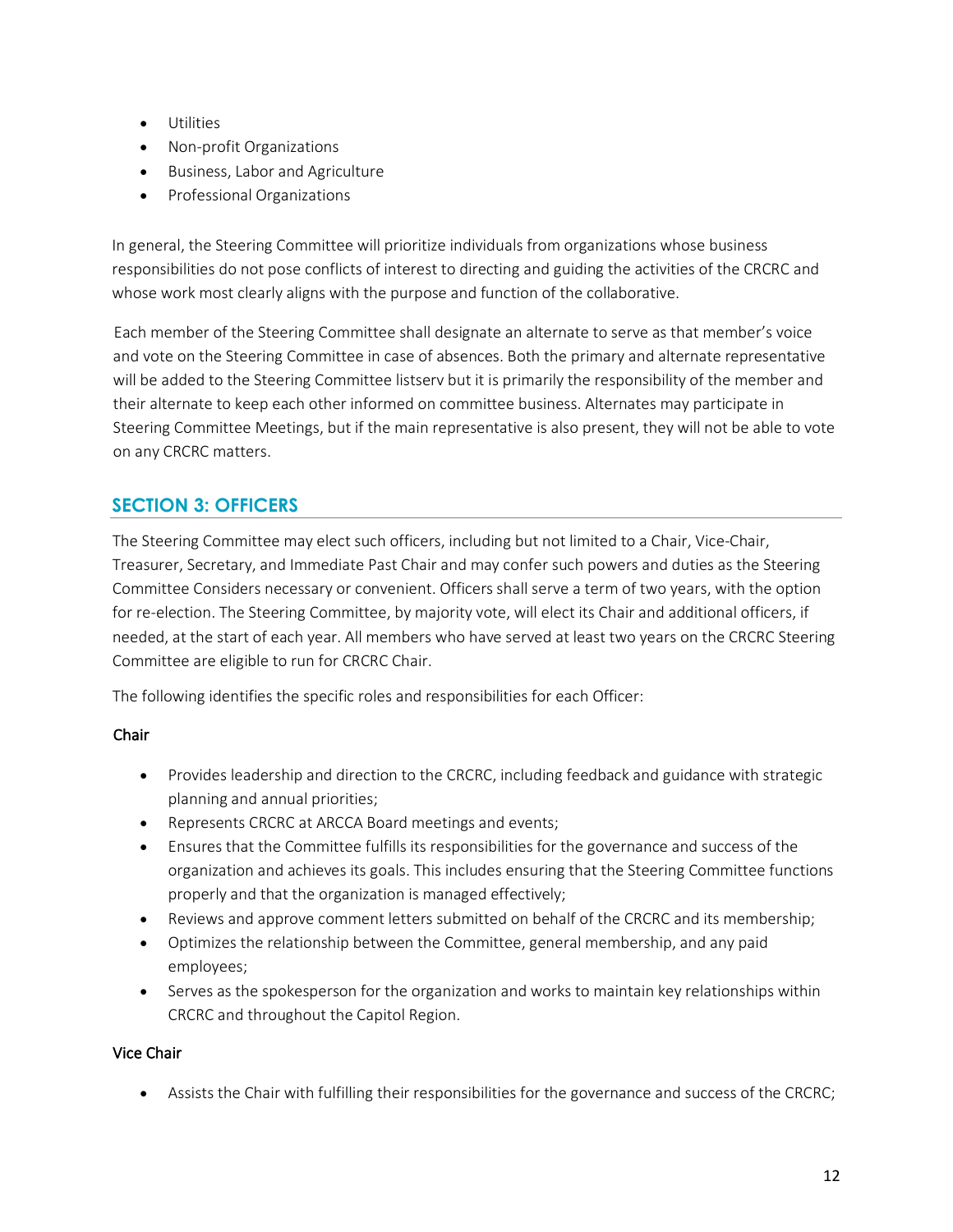• Serves as backup for the Chair for ARCCA Board meetings and events.

### **Treasurer**

- Oversees the CRCRC's financial future, including overseeing CRCRC's fundraising efforts;
- Helps identify, and supports, potential funding opportunities, including grants, fee-for service programs, and/or member recruitment.

### **Secretary**

- Ensures responsible administrative of the CRCRC and its committees, including preparing agendas and minutes in consultation with members and the Chair, checking that a quorum is present, and ensuring implementation of agreed upon actions;
- Provide the link between the Executive Committee, Steering Committee, Working Groups, and any Ad Hoc Committees;
- Conduct an annual review of organizational and structural documents for the organization to identify any necessary changes. This should also include ensuring coordination between CRCRC and ARCCA structural documents.

### Immediate Past Chair

- Provides continuity from one Chair to the next.
- Serves as an advisor for the Chair and other members of the Executive Committee by providing ideas, guidance, and expertise.
- Assists Executive Committee as requested.

Historically, the role of both Treasurer and Secretary have been filled by CivicWell Staff but this can be modified by a request from the CRCRC Chair and a majority vote from the Steering Committee.

### **SECTION 4: STEERING COMMITTEE MEETINGS**

The Steering Committee will meet monthly or on an as-needed basis, to be determined by the Steering Committee at the start of each year. The Steering Committee meetings will be approximately one to two hours in duration. Every meeting will have an agenda circulated to Steering Committee members in advance of the meeting. Discussion items may be introduced by any member of the CRCRC Steering Committee, and notes from the meeting will be shared with the Steering Committee listserv.

Unless a concern is voiced at the beginning of a Steering Committee meeting and supported by a vote, alternates, provisional members, general members, and guests are welcome to stay for all nondeliberative portions of the meeting.

Notification of changes to the schedule of Steering Committee meetings will be made as far in advance as practicable; at least seventy-two (72) hours' notice will be prioritized. Meetings of the Steering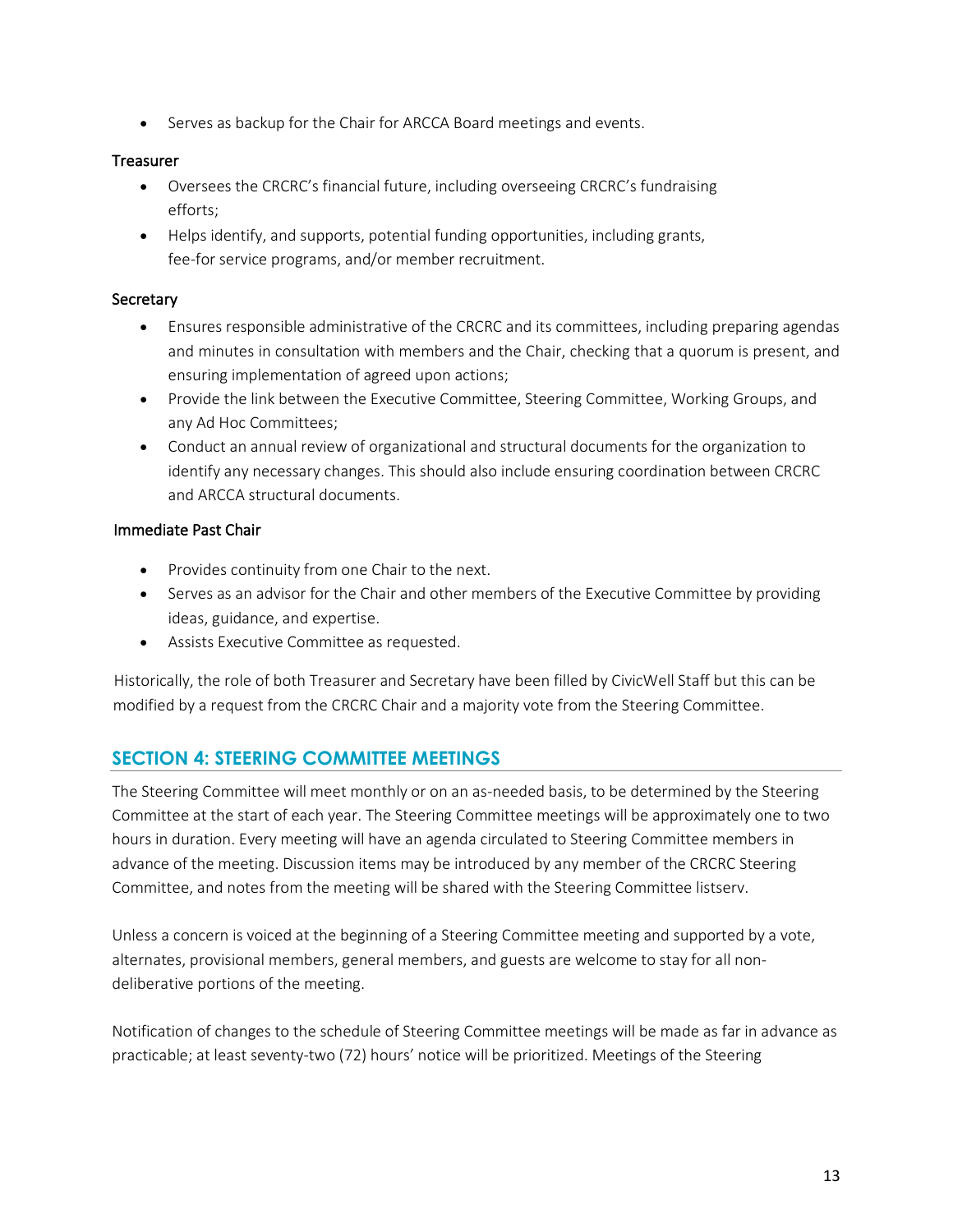Committee will not be open to the general public and will be by invitation to general CRCRC members only.

If the Representative to the Steering Committee, or the designated alternate, misses three meetings in a row that have been properly noticed, the member will be notified in writing and their continued participation as a Steering Committee Member may be reassessed by the Steering Committee.

There may be circumstances where CRCRC participates in the pursuit or provision of grant opportunities, Request for Proposals (RFPs), social investment opportunities, or other funding, development, and/or partnership opportunities that may present a conflict of interest for individual members due to their agency, organization, or company's own interests in or policies related to the matter at hand. Prior to initiating any discussions related to the above-mentioned matters, the Steering Committee will provide members with the opportunity to recuse themselves from the discussion. This policy holds true for Executive Committee Meetings, Steering Committee Meetings, General Meetings, ad hoc meetings, and relevant communications through online channels including emails.

### **SECTION 5: EXECUTIVE COMMITTEE**

The Steering Committee, by a majority vote of its members may designate and appoint an Executive Committee that can be made up of the Chair, Vice Chair, Treasurer, Secretary, Immediate Past Chair, and up to three Steering Committee members. If the Steering Committee decides to limit the size of the Executive Committee, disband the Executive Committee, or implement term limitations, the Steering Committee must do so by vote, either electronically or in person at a Steering Committee meeting.

Preference to serve on the Executive Committee will be given to members who have served on the Steering Committee for at least one year to limit disruptions to CRCRC's administrative functions. The Executive Committee shall work with the CRCRC staff to oversee the general governance of the Collaborative, ensure its financial health, and help oversee the activities of the CRCRC. The Executive Committee will not have the ability to make formal decisions that would otherwise require the vote of the full Steering Committee; instead they will help guide the CRCRC's efforts and provide proposals or suggestions to the full Steering Committee who will then make the final decision.

The CRCRC Executive Committee shall have the following responsibilities:

- Support the development of CRCRC's scope of work and annual priorities, including the annual theme;
- Review and provide feedback on CRCRC's annual budget and quarterly budget reports;
- Identify additional funding opportunities for the CRCRC and support proposal development;
- Approve official statements and positions advanced on the CRCRC's behalf in public forums;
- Execute any documents required to be executed in the CRCRC's name.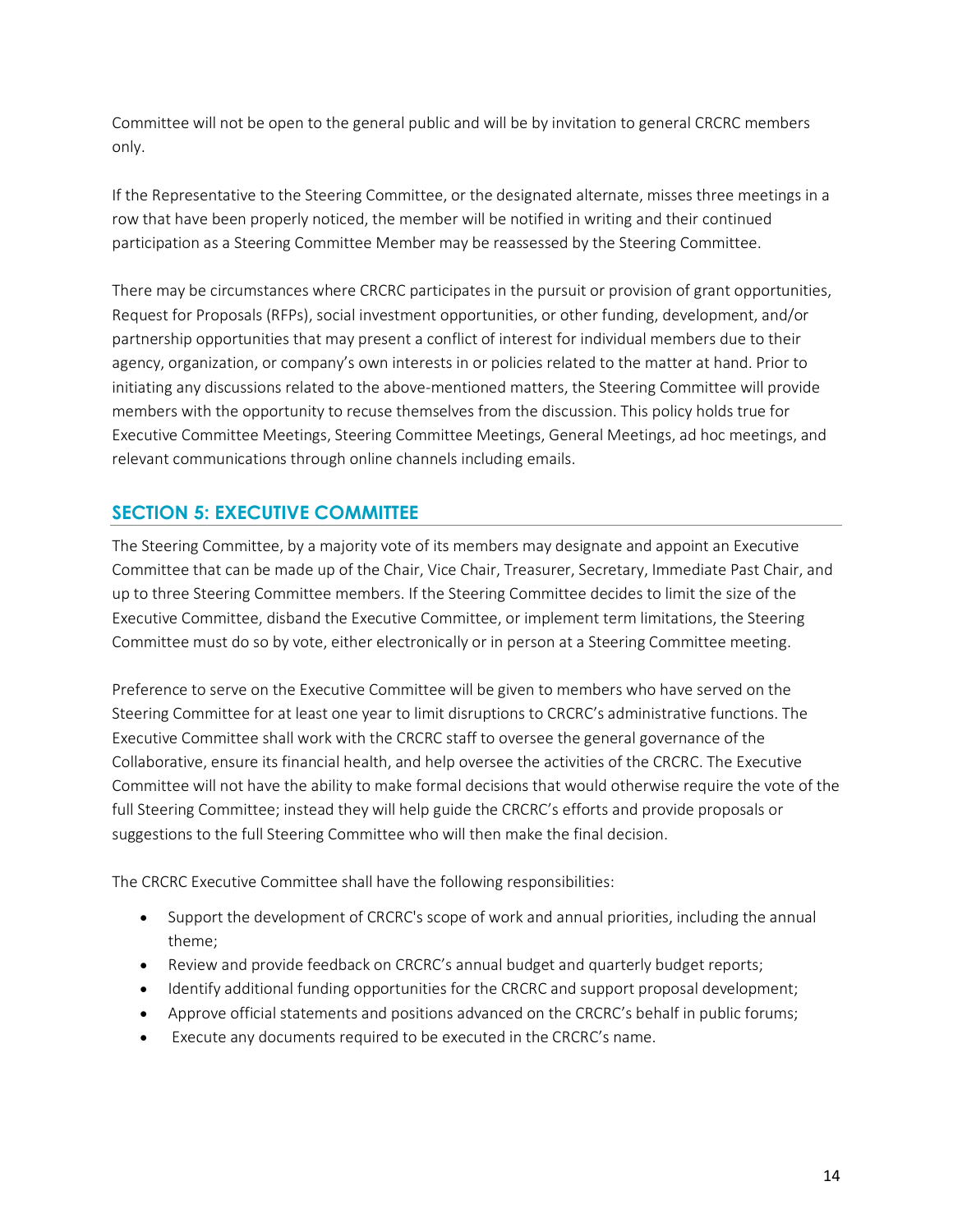In the event that no Executive Committee is designated, the responsibilities will fall to the Steering Committee.

### **SECTION 6: AD HOC COMMITTEES**

Ad hoc committees can be formed and disbanded by the Steering Committee. They may be created in order to make recommendations and pursue programmatic objectives and pilot projects. Said ad hoc committees may convene meetings without public notice. Members of the ad hoc committees shall determine meeting times and frequency. Members of the committees may include CRCRC members as well as non-members.

The committees shall provide technical and policy analysis and evaluation on specified projects and programs and make recommendations to the Steering Committee and CRCRC based on ad hoc committee research and findings.

### **SECTION 7: WORKING GROUPS**

CRCRC Working Groups are established to focus on a key topic or theme by the Steering Committee. They are intended to expand CRCRC's capacity to pursue additional initiatives by leveraging the time and resources of multiple organizations and community members to maximize impact. Working groups can also be disbanded by the Steering Committee.

Each Working Group shall be composed of a Lead and Supporting Members. The responsibilities of each position are as follows:

- Working Group Lead: The lead of the working group must be a CRCRC member (with recommended support from a CRCRC Steering Committee member) to ensure a good flow of communication back to the Steering Committee and to ensure the Working Group is appropriately representing CRCRC.
- Working Group Member: Members of Working Groups can include CRCRC members, as well as non-members, including other agencies, organizations, community leaders, and subject matter experts working in the region. There may be times when the Steering Committee decides to form a Working Group that is only appropriate for, and composed of, CRCRC members.
- **CRCRC Staff:** CRCRC staff are able to provide limited administrative and coordination support to assist the Working Group, including scheduling and determining the structure for meetings, coordinating with Working Group and CRCRC members, and disseminating final materials to the public and CRCRC members. The Working Group Lead is encouraged to manage agendas, notes, and follow-up action items.

### **SECTION 8: GENERAL MEETINGS**

• General Meetings will be held, on average, quarterly.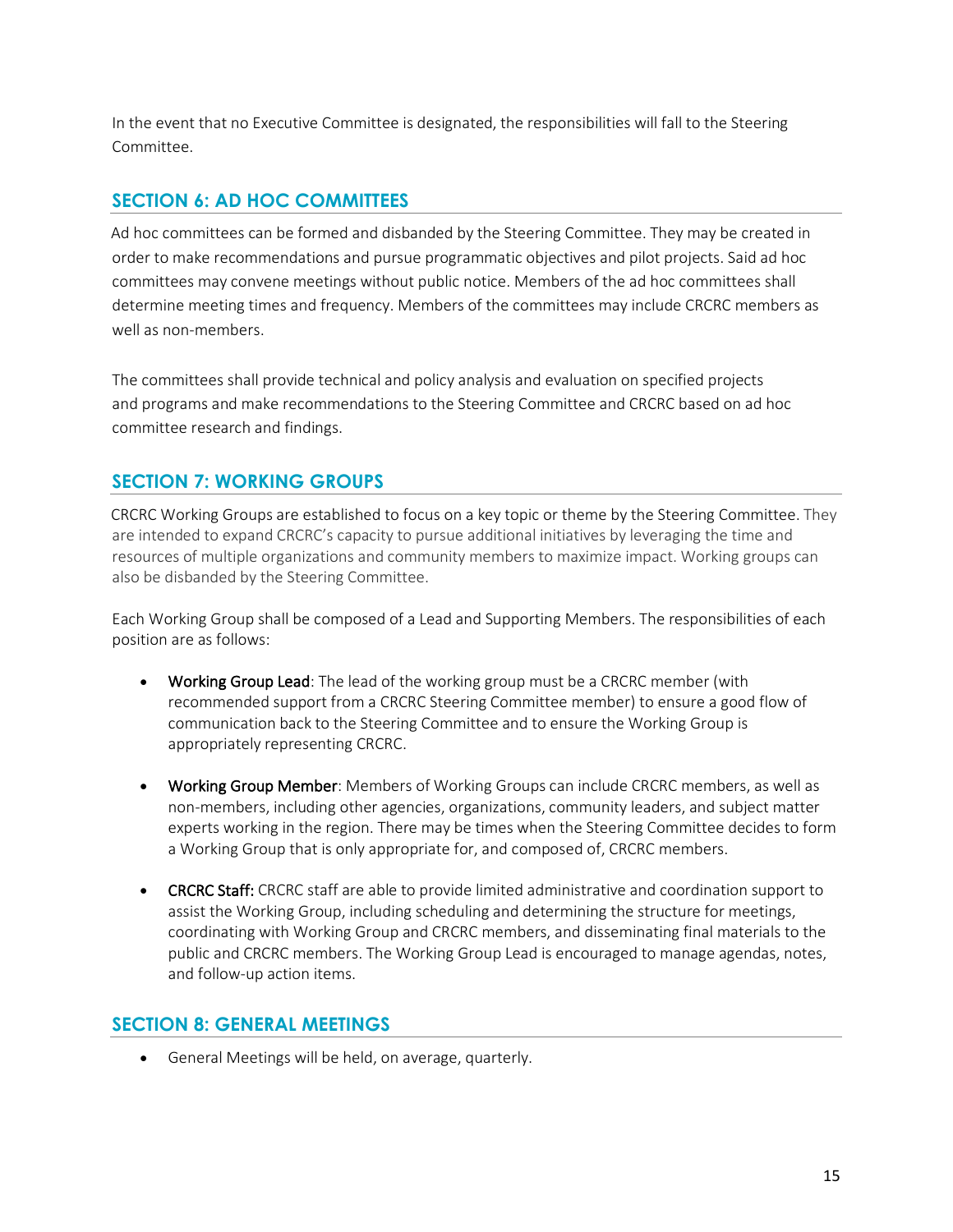- General Meetings are free and open to all CRCRC members and, if agreed to by the CRCRC Steering Committee, the public.
- Agendas will be circulated to members and other interested parties in advance of the meeting.
- Discussion items may be suggested by any member of the CRCRC.
- Should a vote be necessary, only members in good standing of the CRCRC may vote at General Meetings.
- The emphasis of these meetings is informational.

### **SECTION 9: DECISION MAKING**

Consensus is a decision-making process that aims to find common ground and solutions that are acceptable for all persons involved in making decisions. The Steering Committee, and the CRCRC as a whole, will strive to come to a consensus on all decisions and actions taken on behalf of the CRCRC. There must be a quorum present for the decision-making process to be valid.

Unless otherwise stated, a majority (50%+1) vote will govern decisions and actions taken by the Steering Committee. Votes may be taken verbally in-person and virtually (e.g., surveys, emails, Zoom chat).

Steering Committee members may oppose the format by which votes are taken and are asked to communicate their opposition to the CRCRC Coordinator.

### **SECTION 10: OFFICIAL STATEMENTS AND POSITIONS**

All members will have the opportunity to sign on to CRCRC'S official statements, positions, or documents. Members are not required to sign on to official statements, positions, or documents prepared by the CRCRC on behalf of its members, especially if these documents contradict the member organization's official statement, position or document.

# **ARTICLE VII FINANCIAL & ADMINISTRATIVE PROVISIONS**

### **SECTION 1: FISCAL MANAGEMENT AND OVERSIGHT**

The CRCRC is established as a program within CivicWell (formerly the Local Government Commission). CivicWell will establish, maintain and account for a project budget to receive and disburse cash and other property contributed to support the CRCRC. CivicWell will subcontract with any entities and contractors, as needed, to support the CRCRC's efforts and work plan. CivicWell will provide updates on the CRCRC's budget on a quarterly basis, or as requested, to the Steering Committee.

CivicWell (formerly the Local Government Commission), a 501(c)(3) corporation established in 1983, is a nonprofit supporting sustainable policies and the community leaders who implement them. CivicWell is committed to building a sustainable, healthy, equitable, prosperous, and resilient future for every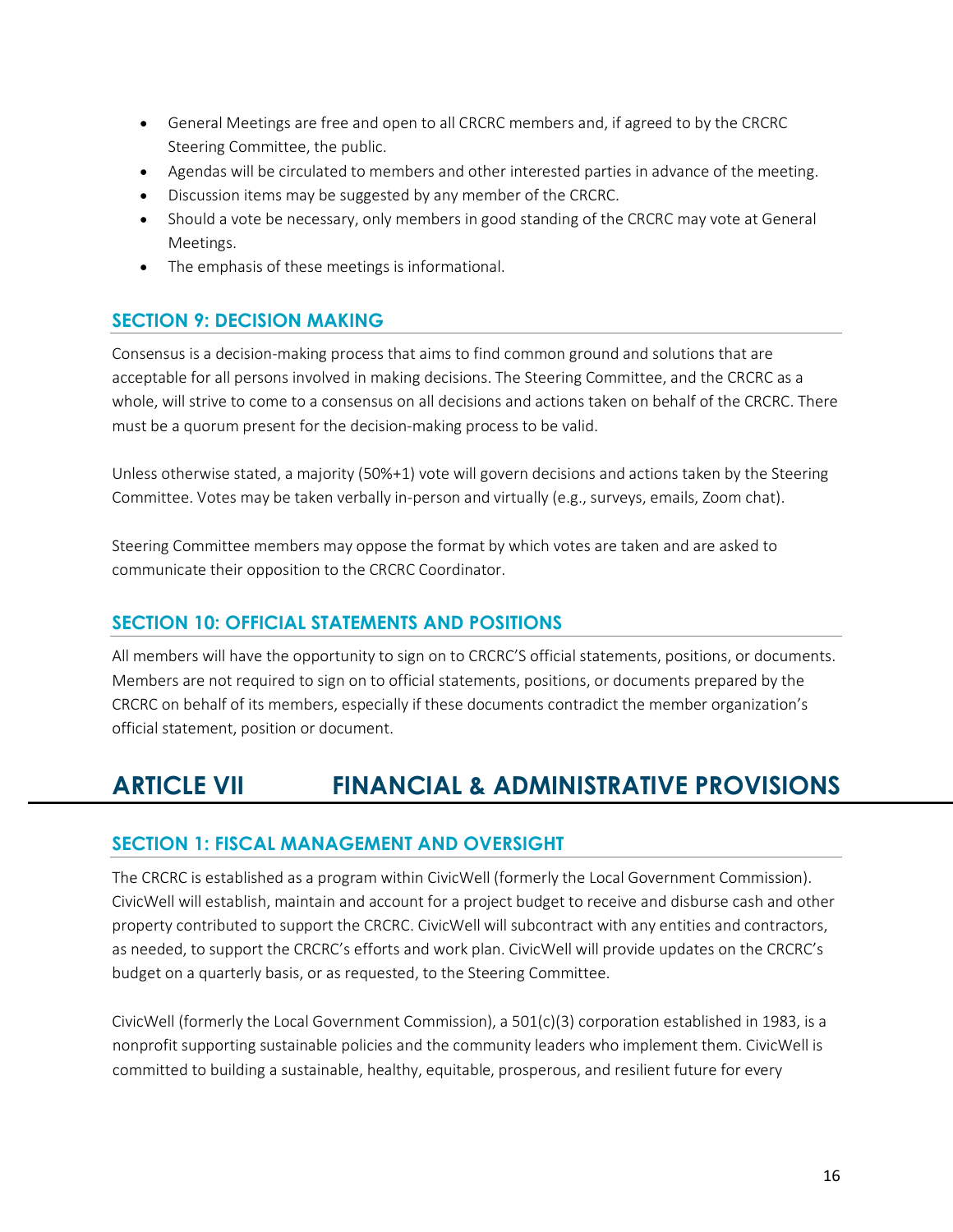community by inspiring, equipping, connecting, and cultivating leadership for local innovation and community change.

CRCRC funds will be utilized for the following purposes:

- Staff time and associated expenses (e.g. organizational tools and systems);
- Administrative costs related to invoicing and budget management;
- Website maintenance and upkeep;
- Annual ARCCA dues;
- Event materials, tools, and resources (for both in-person and virtual activities).

### **SECTION 2: LOANS & DISBURSEMENTS PROHIBITED**

No loans or disbursements, other than reimbursements for expenses actually incurred on behalf of the CRCRC and supported by receipts or other appropriate documentation, shall be made by the CRCRC or the CivicWell to any Committee member or to any officer.

### **SECTION 3: FISCAL YEAR**

The last day of the fiscal year of the CRCRC shall be December 31.

### **SECTION 4: BOOKS AND RECORDS**

The CRCRC shall keep, at CivicWell's office at 980 9th St, Suite 1700, Sacramento, CA 95814, or at another location directed by the Steering Committee, signed originals or accurate copies of the Background, Purpose and Objectives Document; current copies of the Governance Bylaws, CRCRC membership records (including names, addresses, classes of membership, and designated representatives), and any meeting notices, minutes, and other documents generated or maintained by or on behalf of the Steering Committee, if any; as well as correct and adequate records of CRCRC accounts and finances maintained by CivicWell. Records may be written or electronic if capable of being converted to writing, and shall be open upon reasonable notice and at reasonable times to inspection by any member of more than three (3) months' standing or its representative, for purposes reasonably related to its membership interests and not inconsistent with or adverse to the CRCRC's mission, principles or interests. Any costs of inspecting or copying shall be borne by the member. The use, disclosure, dissemination or sale of members' lists, meeting minutes, accounting records or any other CRCRC documents obtained by inspection for any purpose actually or potentially detrimental to CRCRC interests, is strictly prohibited.

### **SECTION 5: AMENDMENT OF GOVERNANCE BYLAWS**

This Governance Bylaws document may be altered, amended or repealed by the affirmative vote of a majority of the Steering Committee at a properly noticed meeting.